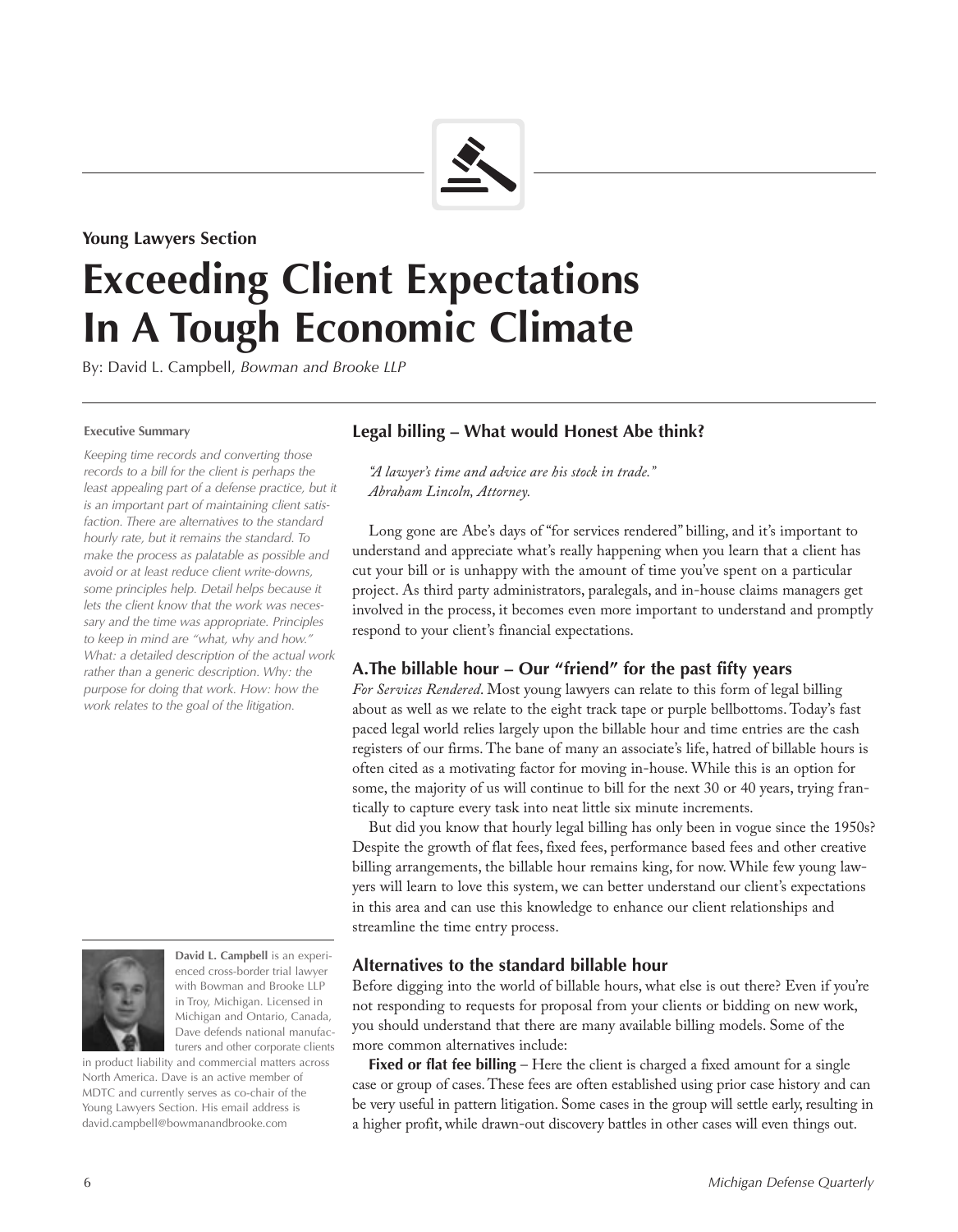Despite the growth of flat fees, fixed fees, performance based fees and other creative billing arrangements, the billable hour remains king, for now.

These arrangements provide greater budget control for your clients and a consistent income stream for your firm.

**Phased billing** – Similar to fixed fees, each aspect of a particular case is broken down with a specific value assigned. This type of billing can be useful in cases where there are defined stages or timelines involved.

**Blended rates** – Instead of dealing with multiple rates for different partners, associates, and paralegals, the client pays a single rate for all work performed. This type of billing arrangement can be problematic if the client thinks a senior partner will be doing most of the work on the cheap, while the firm envisions an associate working up the case at junior partner rates.

**Capped billing** – Another variant of the flat fee, this billing arrangement utilizes standard rates, but provides certainty to the client that they will pay no more than the capped amount. Interestingly, some firms using this arrangement have an uncanny ability to resolve matters just shy of the billing cap.

**Rates tiered to volume** – If your client offers to give you 20 cases a year instead of the three you currently receive, reducing billing rates in exchange for volume can make a lot of business sense. Just be careful that your rates don't make the work unprofitable. It doesn't matter how many cases you have or how busy you are if the firm isn't making any money.

Corporate lawyers and executives, who have managed to stay within their budgets for years, often complain about the inability of outside lawyers to accurately budget and their fear of flat fee arrangements. While talk surrounding alternative fee arrangements continues to grow, and some firms and companies report great success, the billable hour remains deeply ingrained in our profession.

#### **You are not alone: Time entry and time recollection can be tough**

Alternative fee arrangements aside, as a young lawyer your stress level with respect to time entry will be particularly high. Not only are you adjusting to the practice of law, but you are now forced to account for virtually every minute of every day. Even with sophisticated billing timers and related software it's possible to find that huge chunks of your day have just disappeared, and you're frantically trying to recreate your day by reviewing email and trying to remember your various telephone calls.

While many firms in Michigan have wonderful CLE courses on time entry and billing practices, which can vary tremendously by firm and practice area, this training often provides little insight into how your client actually reviews these bills and determines whether accept the bill or to cut entries that are inflated, unclear, or simply don't provide any meaningful contribution to the case or project. Some of these strategies are discussed below, but make sure you take the time to carefully review your client or insurance adjustor's specific billing requirements. Not all companies are the

Corporate lawyers and executives, who have managed to stay within their budgets for years, often complain about the inability of outside lawyers to accurately budget and their fear of flat fee arrangements.

Most in-house legal departments are black holes that consume vast financial resources while contributing nothing to the company's bottom line.

same and billing procedures and practices can vary drastically among your respective clients.

#### **To a corporation, the legal staff is an unpleasant but necessary budget line**

In-house lawyers, paralegals, and claims managers are human. Given the lack of direct contact younger lawyers often have with these folks, they may seem the Great and Powerful Oz, but once the curtain is pulled aside, they're people too. Your clients have just as much stress in their lives as you do, particularly in Michigan's current economic climate. While you bill away by the hour or fill up the flat fee contract with shadow billing, your clients are faced with increasingly smaller budgets and constant pressure from the corporate suite to satisfy shareholder demands.

Believe it or not, and certain types of commercial litigation aside, most inhouse legal departments are black holes that consume vast financial resources while contributing nothing to the company's bottom line. When "winning" at trial means paying your own lawyers a lot of money, while "losing" means paying your own lawyers and also paying the other side a lot of money, it can be difficult to get the executive floor excited about the important work being coordinated by the in-house legal team.

#### **Clients? Young associates actually get to meet clients?**

With fears of layoffs, demotions, and mergers, partners are holding their cli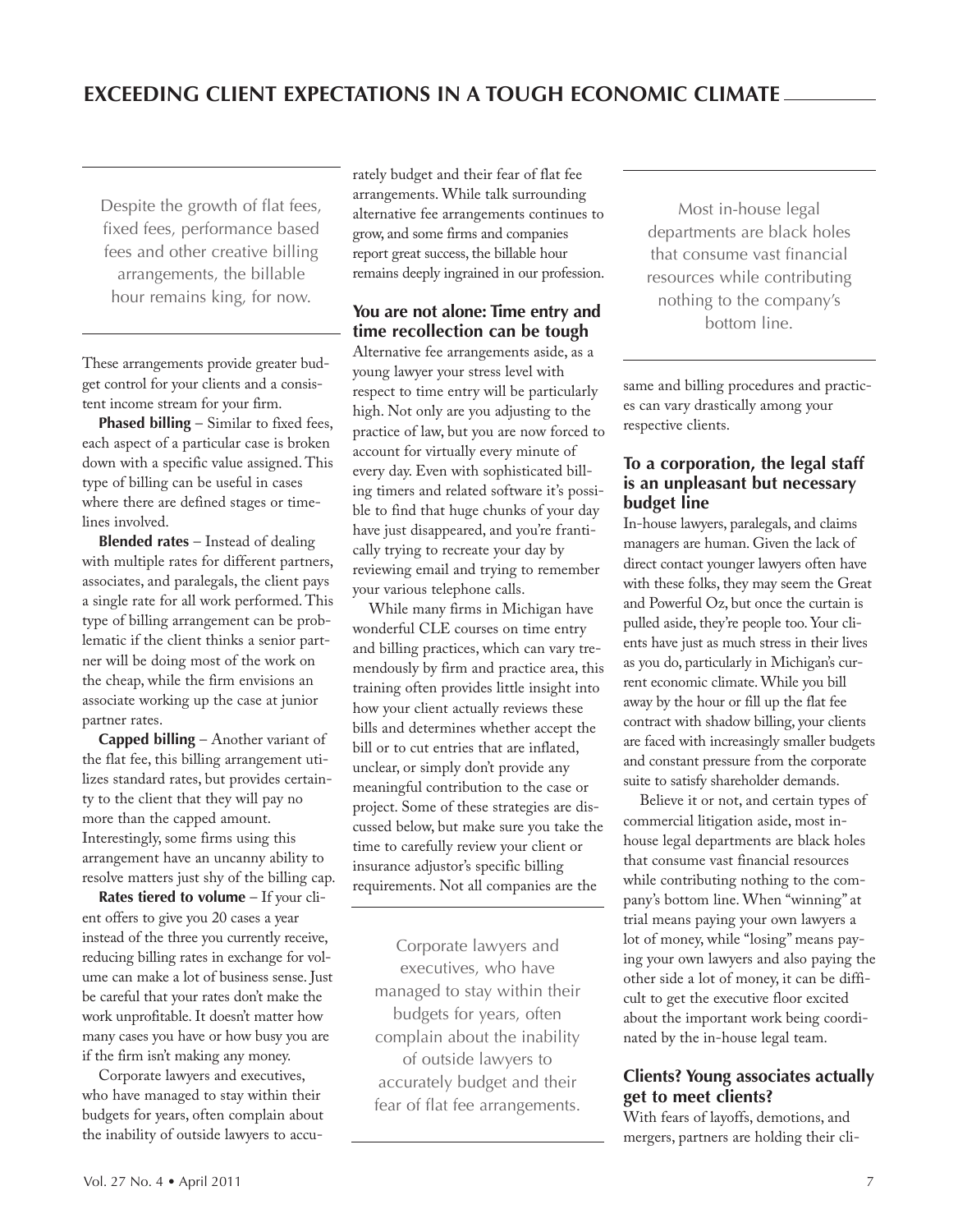Partners rarely complain about too much information in time entries, but then again you want to spend your day practicing law instead of simply transcribing time.

ents closer to their chests than ever before. Some of you may have little or no direct contact with the companies you represent, and have only internal clients (*i.e.,* senior counsel and partners). As a result, and even if you do have direct client contact, there is a good chance that you will never know if your client has concerns with your billing.

Corporate clients might make general cuts to the bill, or even more specific cuts that are reviewed and considered by your senior partner. Perhaps you'll get a cursory "include more detail in your billing" from someone, but without more, how will you really know what needs to change and how you can more effectively management your client's financial expectations? One thing you can do, to the extent your time is being cut before it leaves the office, is to ensure that you are fully versed in your firm's billing software. You'd be amazed at how often partners will tweak a bill, cutting your time or modifying billing language before sending it out the door.

#### **What are clients looking for in my bills? How can I make them happy?**

"How many attorneys does it take to change a light bulb? Let's see. One to check the socket. Another to order the bulb. Three or four to do research on how to change a bulb. Another to write a memo about how to do it. And still another to proofread the memo. One to twist in the bulb. Another to advise the bulb twister. Two more to serve as witnesses. Another to stand by if needed.

And one or two to write a memo to file about the operation." *W.G. Ross, The Honest Hour: The Ethics of Time Based Billing by Attorneys (*Carolina Academic Press, 1996), 99.

Needless to say, you want to avoid having your clients make similar analogies about your billing habits. There are some basic steps you can take to improve your billing relationships with both your internal and external clients:

- 1. Explain your entries and provide sufficient detail regarding your specific task or project.
- 2. Make sure to ask yourself "why am I doing this" and include your answer in your time entry description.

Partners rarely complain about too much information in time entries, but then again you want to spend your day practicing law instead of simply transcribing time. You should also recognize that your client is probably reviewing more than just your bills or even bills from your firm and too much detail can be a bad thing – you need to find a common medium. If your firm serves as national counsel, pull a few files where you have different local counsel and review their bills for fun. You'll be amazed at the differences in billing language and style used by different firms, practice groups and lawyers.

But how do you actually know that your time entries are any good? This is more of an art than a science, but here are a few ideas:

- 1. Read the entry and think about whether it describes work that shows case development.
- 2. Ask yourself whether you would rush to pay the bill if you were the client?

You must always remember that the case and the defense belong to your client. While you might be billing away on what you believe is some great work, you should always ask yourself "How does

Billing abuse is something you want to avoid at all costs, and there are some big red flags that your clients will look for when reviewing bills.

the work I'm doing right now provide value to my client and their case?"

#### **Improper billing habits can result in reprimand, a lost client, or worse**

Billing abuse is something you want to avoid at all costs, and there are some big red flags that your clients will look for when reviewing bills.

**Block entries** – break down and identify your tasks wherever possible.

**Double billing** – if working on a project that benefits two clients, remember to split your time accordingly.

**Rounded time** – if it took a .4, you should bill a .4, but some will round up and improperly bill a .5. Some firm billing policies even support this unethical practice.

**Travel time** – if you're on a plane and want to bill for it, plan to do some work on the case and don't bill your client for the time spent reading a novel.

**Overstaffing** – the light bulb analogy above says it all.

# **understanding the economic realities of your litigation practice**

If you represent insurance companies, your clients' biggest cost, aside from employee compensation and claims management, is often litigation. Other types of corporate defendants are also concerned about their ever growing litigation costs. In an effort to cut costs and increase efficiency, outside counsel bills are being scrutinized like never before. Beyond internal review, some corpora